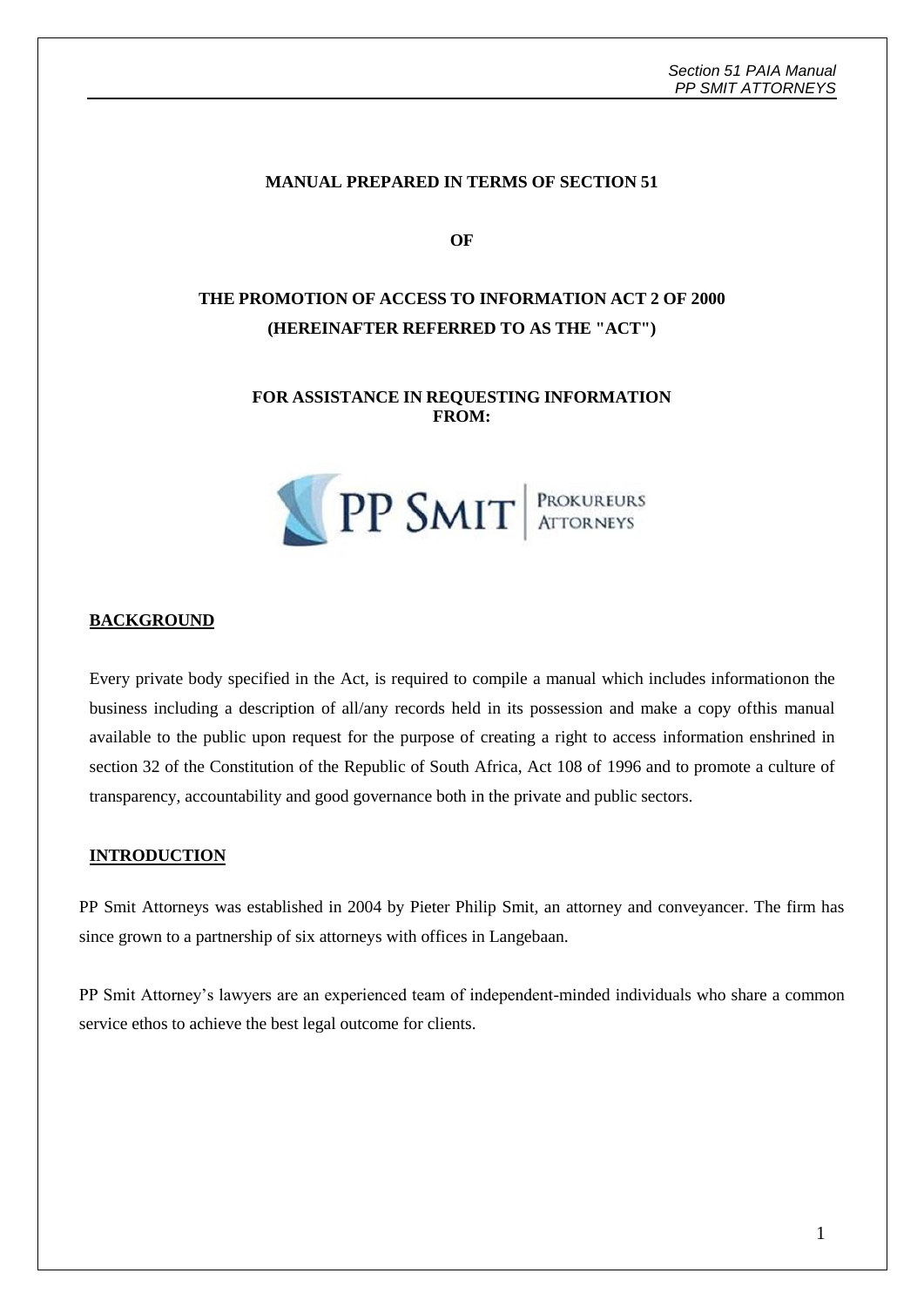## **CONTENTS**

## **PARTICULARS IN TERMS OF THE SECTION 51 MANUAL**

- A. Contact details of the Firm [section  $51(1)(a)$ ].
- B. Description of guide referred to in section 10 [section 51(1)(b)].
- C. Records available in terms of other legislation [section 51(1)(d)].
- D. Subjects and categories of record held [section 51(1)(e)].
- E. Availability of the manual and requests for access.

Form C and Annexure "1" – Prescribed Forms

## **A. CONTACT DETAILS OF THE FIRM - SECTION 51(1)(a)**

| Name of private body                                 | PP Smit Attorneys              |
|------------------------------------------------------|--------------------------------|
| Partners                                             | Pieter Philip Smit             |
|                                                      | Jan Myburgh Fourie             |
|                                                      | Johann Adrian Francois Maree   |
|                                                      | Izak Rudolph Nel               |
|                                                      | <b>Richard De Wet Phillips</b> |
|                                                      | Johannes Frederik Smith        |
| Registered street address                            | Shop 1,                        |
|                                                      | Swanko Building,               |
|                                                      | Oostewal Street,               |
|                                                      | Langebaan                      |
|                                                      | 7357                           |
| Postal address                                       | PO Box 23                      |
|                                                      | Vredenburg                     |
|                                                      | 7380                           |
|                                                      |                                |
| Telephone number                                     | 022 772 2072                   |
|                                                      |                                |
| Fax number                                           | 022 772 2068                   |
| E-mail address                                       | info@ppsmit.co.za              |
|                                                      |                                |
| Website                                              | www.ppsmit.co.za               |
|                                                      |                                |
| Person duly authorized to assist in all requests for | <b>Johannes Frederik Smith</b> |
| access to information                                |                                |
|                                                      |                                |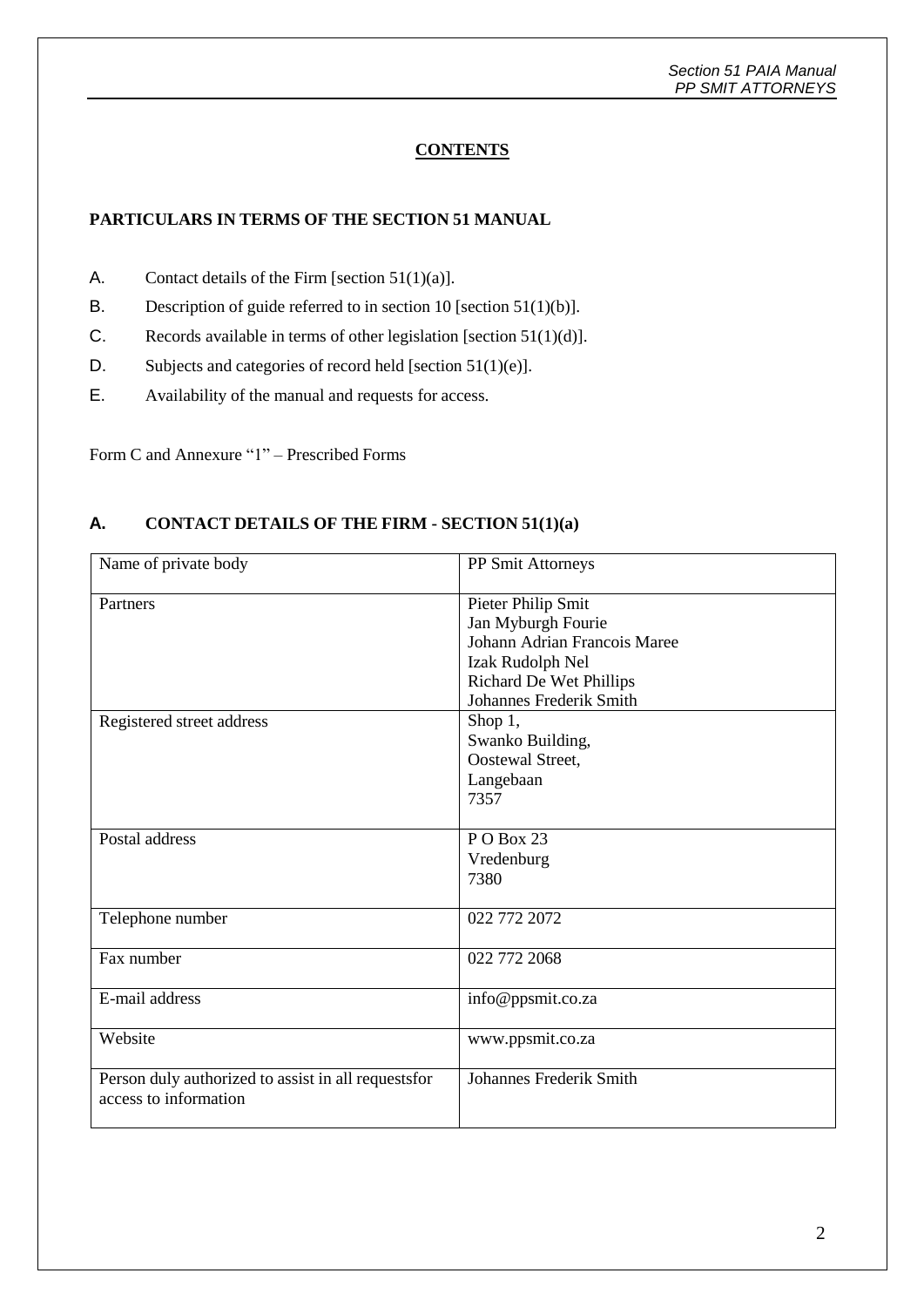### **B. DESCRIPTION OF GUIDE REFERRED TO IN SECTION 10 - SECTION 51(1)(b)**

The South African Human Rights Commission ("SAHRC"), in terms of section 10 is required to compile a guide to assist people in exercising their rights under the Act. For further assistance,contact the SAHRC at:

| <b>Address:</b> | PAIA Unit, The Research and Documentation Department, Private Bag<br>X2700, Houghton, 2041 |  |  |
|-----------------|--------------------------------------------------------------------------------------------|--|--|
|                 |                                                                                            |  |  |
| Telephone:      | $(011)$ 877 3803                                                                           |  |  |
| <b>Fax:</b>     | $(011)$ 403 0625                                                                           |  |  |
| Website:        | www.sahrc.org.za                                                                           |  |  |
| E-mail:         | PAIA@sahrc.org.za                                                                          |  |  |

### **C. RECORDS AVAILABLE IN TERMS OF OTHER LEGISLATION - SECTION 51(1)(d)**

PP Smit Attorneys, where applicable, holds information in terms of the following Legislation, but is not limited

to:

- Basic Conditions of Employment Act, No. 75 of 1977
- Companies Act, No. 71 of 2008
- Compensation for Occupational Injuries and Diseases Act, No. 130 of 1993
- Electronic Communications and Transactions Act, No. 25 of 2002
- Employment Equity Act, No. 55 of 1998
- Income Tax Act, No. 68 of 1962
- Labour Relations Act, No. 66 of 1978
- Occupational Health and Safety Act, No. 85 of 1993
- Skills Development Act, No. 97 of 1988
- Skills Development Levies Act, No. 9 of 1999
- Unemployment Contribution Act, No. 4 of 2002
- Unemployment Insurance Act, No. 30 of 1966
- Value Added Tax Act, No. 89 of 1991
- Attorneys Act, No. 53 of 1979
- National Credit Act, No. 34 of 2005
- Consumer Protection Act, No 68 of 2008
- Financial Intelligence Centre Act, No. 38 of 2001
- Trade Marks Act, No. 194 of 1993
- Copyright Act, No. 98 of 1978
- Prescription Act, No. 68 of 1969

## **D. SUBJECTS AND CATEGORIES OF RECORD HELD - SECTION 51(1)(e)**

#### **Employment Records**

- Employment contracts
- Disciplinary records
- Salaries and wages records
- Disciplinary code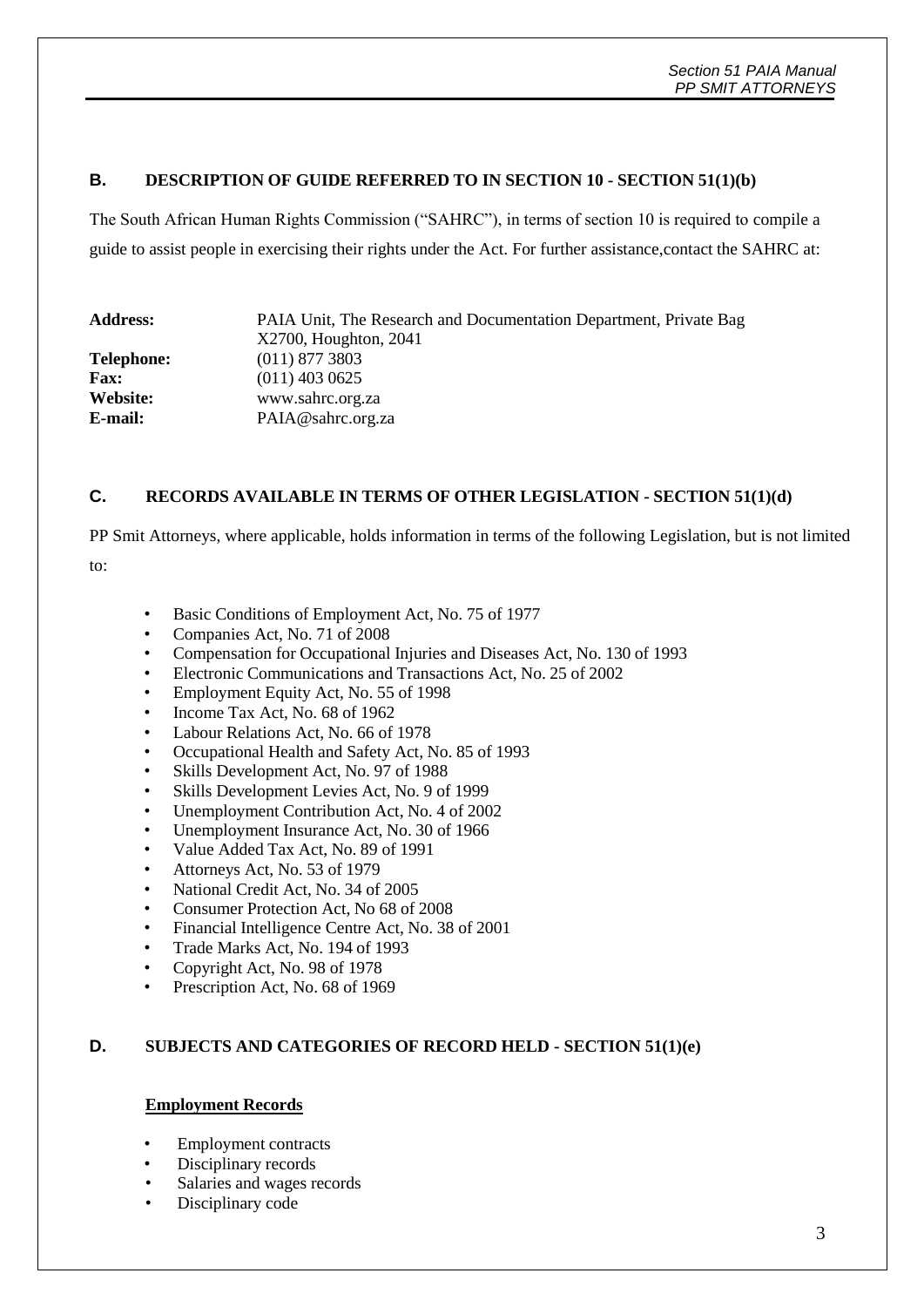#### *Section 51 PAIA Manual PP SMIT ATTORNEYS*

- Leave records
- Banking details
- PAYE records
- Documents issued to employees for income tax purposes
- Records of payments made to SARS on behalf of employees
- UIF records

#### **Client records**

- Records provided by clients, including FICA documents<br>• Records provided by a client to a third party acting for and
- Records provided by a client to a third party acting for and on behalf of PP Smit Attorneys
- Records provided by third parties
- Records generated by or within PP Smit Attorneys
- Client files
- Fee agreements, quotations and mandates

#### **General records**

- Financial and accounting records
- Insurance records
- Asset register
- Client, supplier and document databases
- Law Society records, including Fidelity Fund Certificate
- Internal and external correspondence
- Commercial agreements
- Tax compliance documents
- Accounting records
- Bank statements
- Invoices

The above information will only be made available subject to the provisions of the Act and access to records may be refused due to attorney-client privilege.

## **E. AVAILABILITY OF THE MANUAL AND REQUESTS FOR ACCESS**

PP Smit Attorneys' manual is available for inspection free of charge at the registered address of the firm. Copies of the manual may be obtained, subject to the prescribed fees. The manual may also be accessed on the firm's website or alternatively a copy is available upon request from the SAHRC.

All requests for access to information should be addressed to the Information Officer of the private body at his address,fax number or email. In terms of the Act, all requests must be completed on the prescribedrequest form, annexed hereto marked "Form C".

The requester must provide sufficient detail on the request form to enable the Information Officer of PP Smit Attorneys to identify the record and the requester. The requester should also indicate what form of access is required and specify a postal address or fax number of the requester.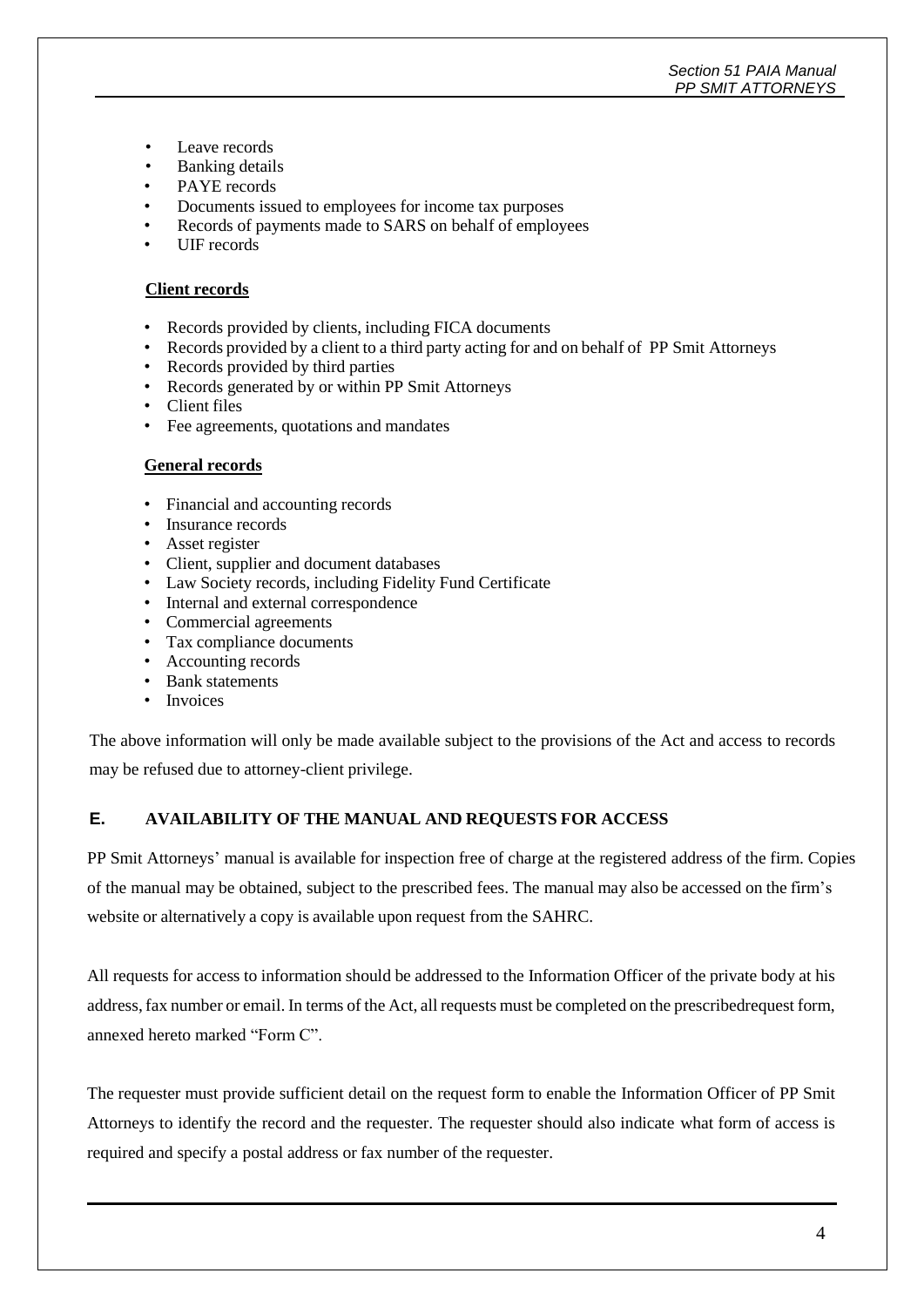#### *Section 51 PAIA Manual PP SMIT ATTORNEYS*

The requester must identify the right that he or she is seeking to exercise or protect and provide an explanation of why the requested record is required for the exercise or protection of that right. If a request is made on behalf of a third person, the requester must then submit proof of the capacity inwhich the request is being made.

The Information Officer of PP Smit Attorneys must notify the requester by notice, requiring the requester to pay the prescribed fee (if any) before processing the request. The prescribed fee is in the Regulations of the Act. The head will then make a decision in accordance with the provisions ofthe Act, whether to grant the request or not and notify the requester of the decision.

If the request is granted, a further fee must be paid for the search, reproduction and preparation, and for any time that has exceeded the prescribed hours to search and prepare the record for disclosure.

Legal remedies are available to a requester who believes that there has been a failure to comply with the Act. The requester may lodge an appeal or an application to court.

Section 54 of the Act provides for a private body to require a request fee to be paid by a requester before processing a request. Information in regard to the fees payable is set out in Annexure "1".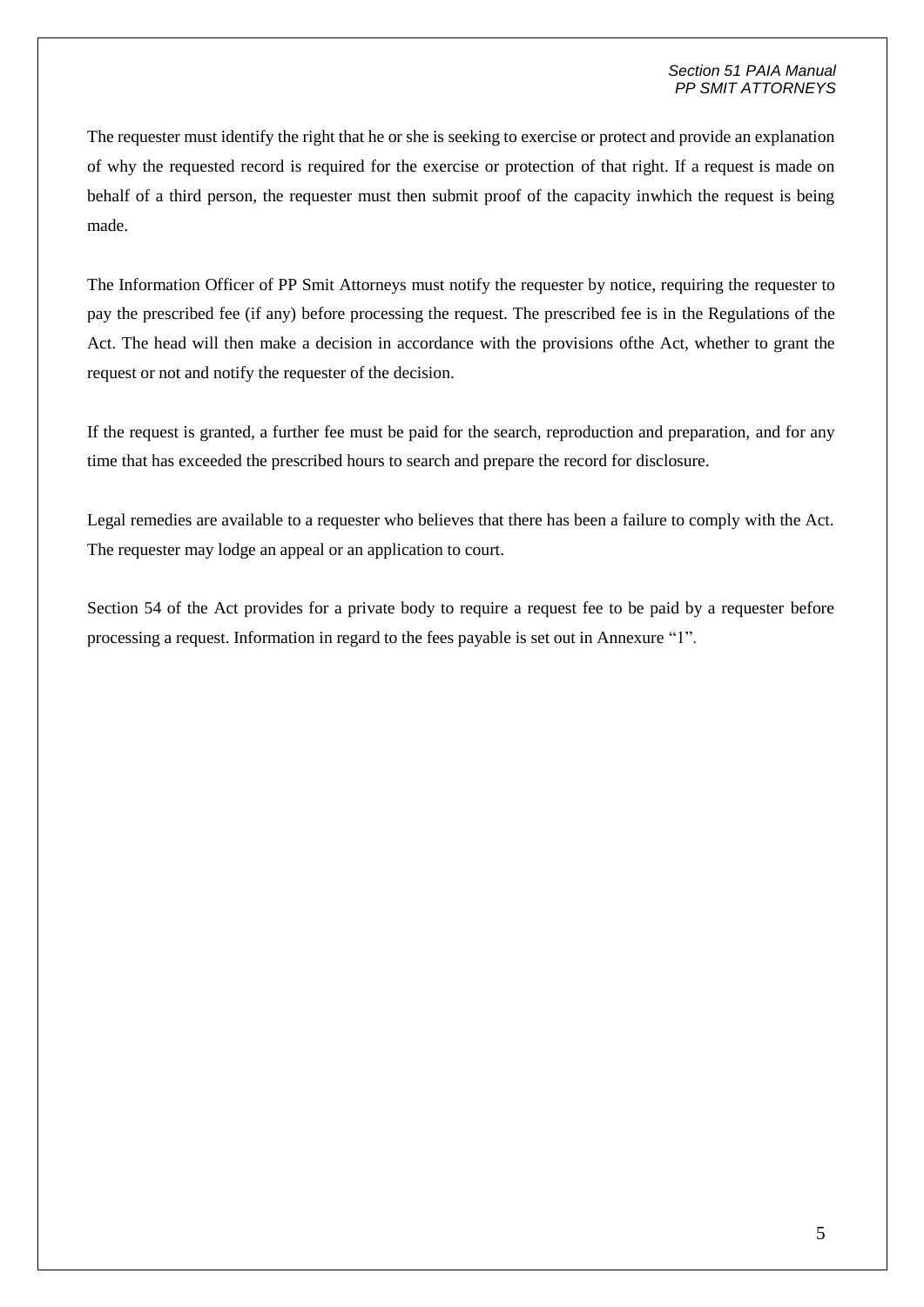## **FORM C**

### **REQUEST FOR ACCESS TO RECORD OF PRIVATE BODY**

#### Section 53(1) of the Promotion of Access to Information Act, 2000(Act

No. 2 of 2000)

### **[Regulation 10]**

#### **A. Particulars of private body**

The Information Officer:

#### **B. Particulars of person requesting access to the record**

*(a) The particulars of the person who requests access to the record must be given below.*

*(b) The address and/or fax number in the Republic to which the information is to be sent must be given.*

*(c) Proof of the capacity in which the request is made, if applicable, must be attached*

Full names and surname:  $\Box$ 

Identity number:

Postal address:

Fax number: Telephone number:

E-mail address:

Capacity in which request is made, when made on behalf of another person:

#### **C. Particulars of person on whose behalf request is made**

*This section must be completed ONLY if a request for information is made on behalf of another person*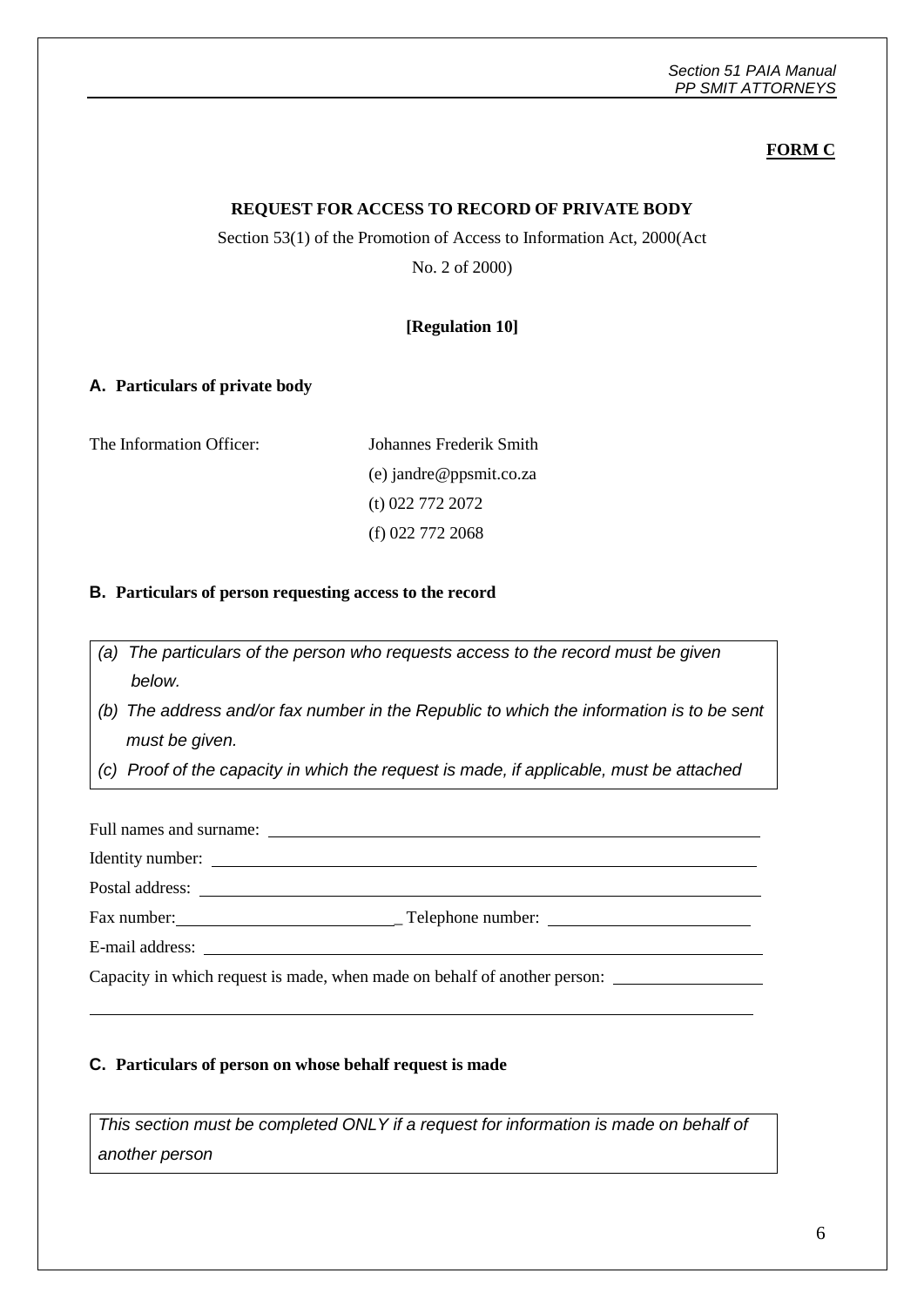#### *Section 51 PAIA Manual PP SMIT ATTORNEYS*

Full names and surname: Identity number:

## **D. Particulars of record**

- *(a) Provide full particulars of the record to which access is requested, including the reference number if that is known to you, to enable the record to be located.*
- *(b) If the provided space is inadequate, please continue on a separate folio and attach it to this form.*

*The requester must sign all the additional folios.*

- 1. Description of record or relevant part of the record:
- 2. Reference number, if available:
- 3. Any further particulars of record: \_

## **E. Fees**

- *(a) A request for access to a record, other than a record containing personal information about yourself, will be processed only after a request fee has been paid.*
- *(b) You will be notified of the amount required to be paid as the request fee.*
- *(c) The fee payable for access to a record depends on the form in which access is required and the reasonable time required to search for and prepare a record.*
- *(d) If you qualify for exemption of the payment of any fee, please state the reason for exemption*

Reason for exemption from payment of fees:

## **F. Form of access to record**

*If you are prevented by a disability to read, view or listen to the record in the form of access provided for in 1 to 4 hereunder, state your disability and indicate in which formthe record is required.*

Disability: Form in which record is required:

*Mark the appropriate box with an x.*

NOTES:

*(a) Compliance with your request in the specified form may depend on the form in which*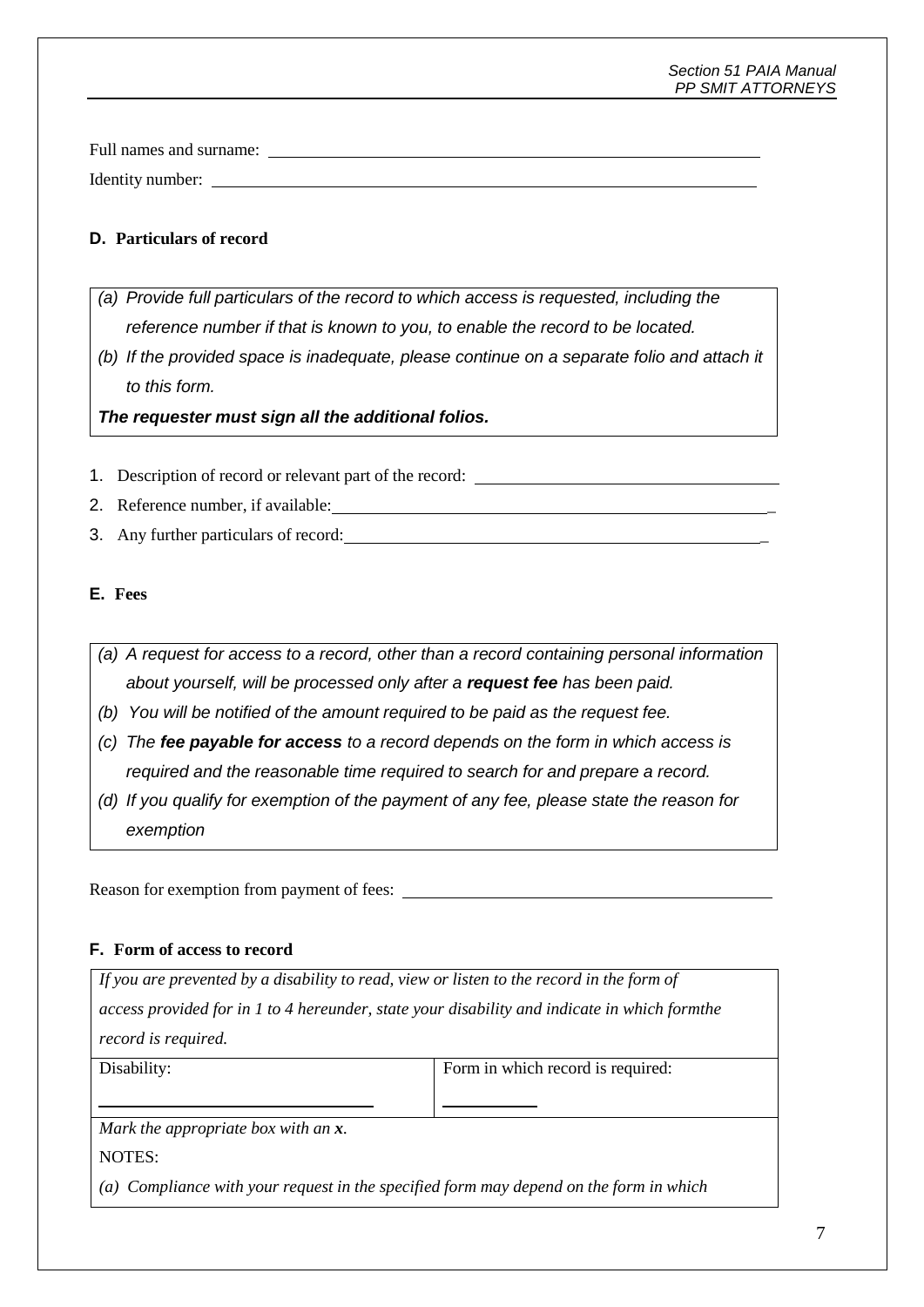*the record is available*

- *(b) Access in the form requested may be refused in certain circumstances. In such a case you will be informed if access will be granted in another form.*
- *(c) The fee payable for access to the record, if any, will be determined partly by the form in which access is requested*.

|                                                                                            | 1. If the record is in written or printed form: |                                          |         |                        |                      |           |
|--------------------------------------------------------------------------------------------|-------------------------------------------------|------------------------------------------|---------|------------------------|----------------------|-----------|
|                                                                                            |                                                 |                                          |         |                        |                      |           |
|                                                                                            |                                                 |                                          |         |                        |                      |           |
| Copy of record*                                                                            |                                                 | Inspection of record                     |         |                        |                      |           |
|                                                                                            | 2. If the record consists of visual images      |                                          |         |                        |                      |           |
| (this includes photographs, slides, video recordings, computer-generated images, sketches, |                                                 |                                          |         |                        |                      |           |
| $etc.$ )                                                                                   |                                                 |                                          |         |                        |                      |           |
| View the images                                                                            |                                                 | Copy of the                              |         |                        | Transcription of the |           |
|                                                                                            |                                                 | images*                                  | images* |                        |                      |           |
| 3. If record consists of recorded words or information which can be reproduced             |                                                 |                                          |         |                        |                      |           |
| in sound:                                                                                  |                                                 |                                          |         |                        |                      |           |
| Listen to the soundtrack                                                                   |                                                 | Transcription of soundtrack* (written or |         |                        |                      |           |
| (audio cassette)                                                                           |                                                 | printed document)                        |         |                        |                      |           |
| 4. If record is held on computer or in an electronic or machine-readable form:             |                                                 |                                          |         |                        |                      |           |
|                                                                                            |                                                 |                                          |         |                        |                      |           |
| Printed copy of record*                                                                    |                                                 | Printed copy                             |         | Copy in computer       |                      |           |
|                                                                                            |                                                 | of information                           |         | readable form* (stiffy |                      |           |
|                                                                                            |                                                 | derived form                             |         | or compact disc)       |                      |           |
|                                                                                            |                                                 | the record*                              |         |                        |                      |           |
| * If you requested a copy or transcription of a record (above), do youwish                 |                                                 |                                          |         |                        | <b>YES</b>           | <b>NO</b> |
| the copy or transcription to be posted to you?                                             |                                                 |                                          |         |                        |                      |           |
| Postage is payable                                                                         |                                                 |                                          |         |                        |                      |           |

## **G. Particulars of right to be exercised or protected**

If the provided space is inadequate, please continue on a separate folio and attach it to this form. **The requester must sign all the additional folios.**

- 1. Indicate which right is to be exercised or protected:
- 2. Explain why the record requested is required for the exercise or protection of the aforementioned right: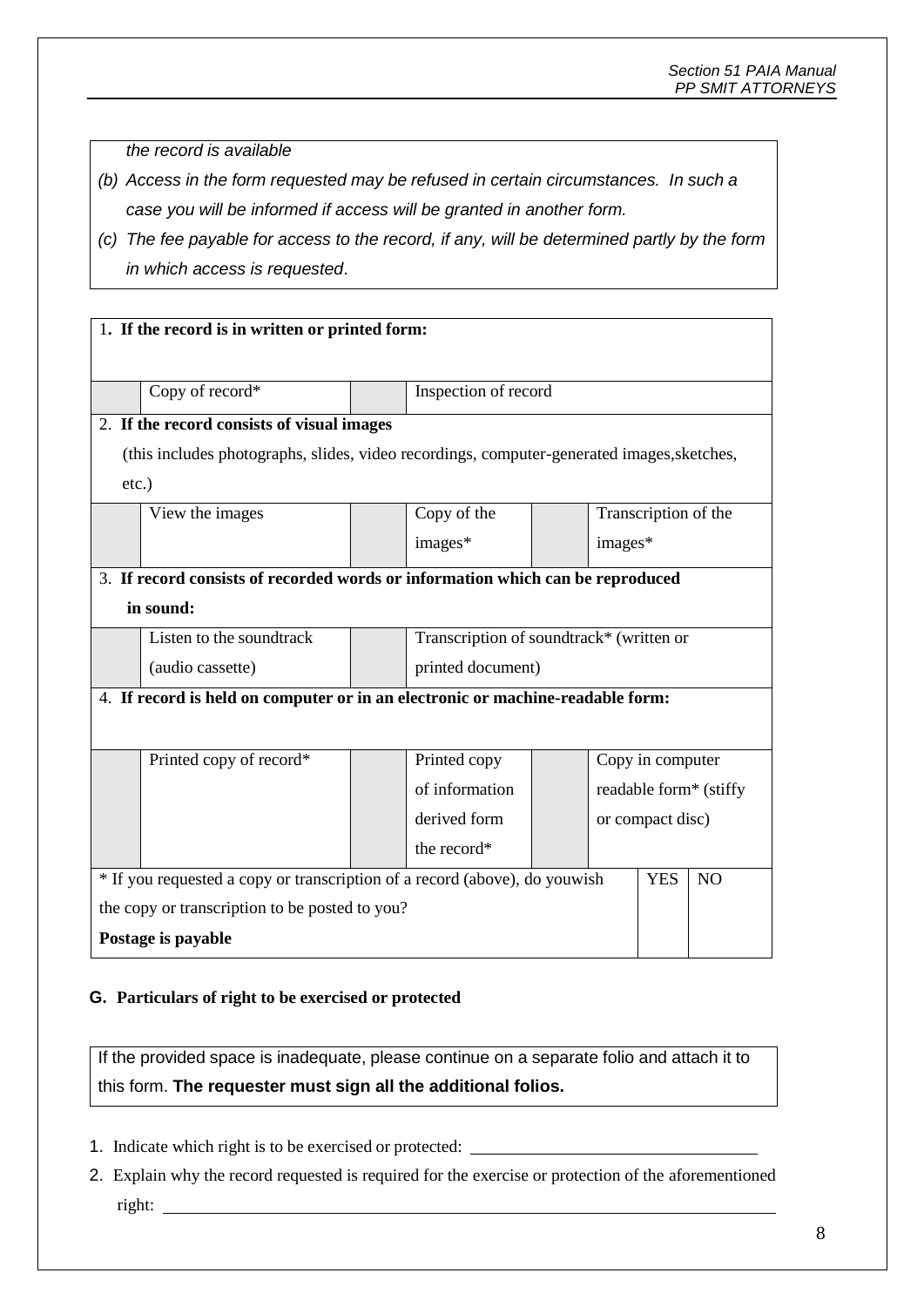## **H. Notice of decision regarding request for access**

*You will be notified in writing whether your request has been approved/denied. If you wish to be informed in another manner, please specify the manner and provide the necessary particulars to enable compliance with your request.*

How would you prefer to be informed of the decision regarding your request for access to therecord?

| Signed at | the<br>this | dav of |  |
|-----------|-------------|--------|--|
|           |             |        |  |

## **WITNESS:**

1.

2.

# **SIGNATURE OF REQUESTER/PERSON ON WHOSE BEHALF REQUEST IS MADE**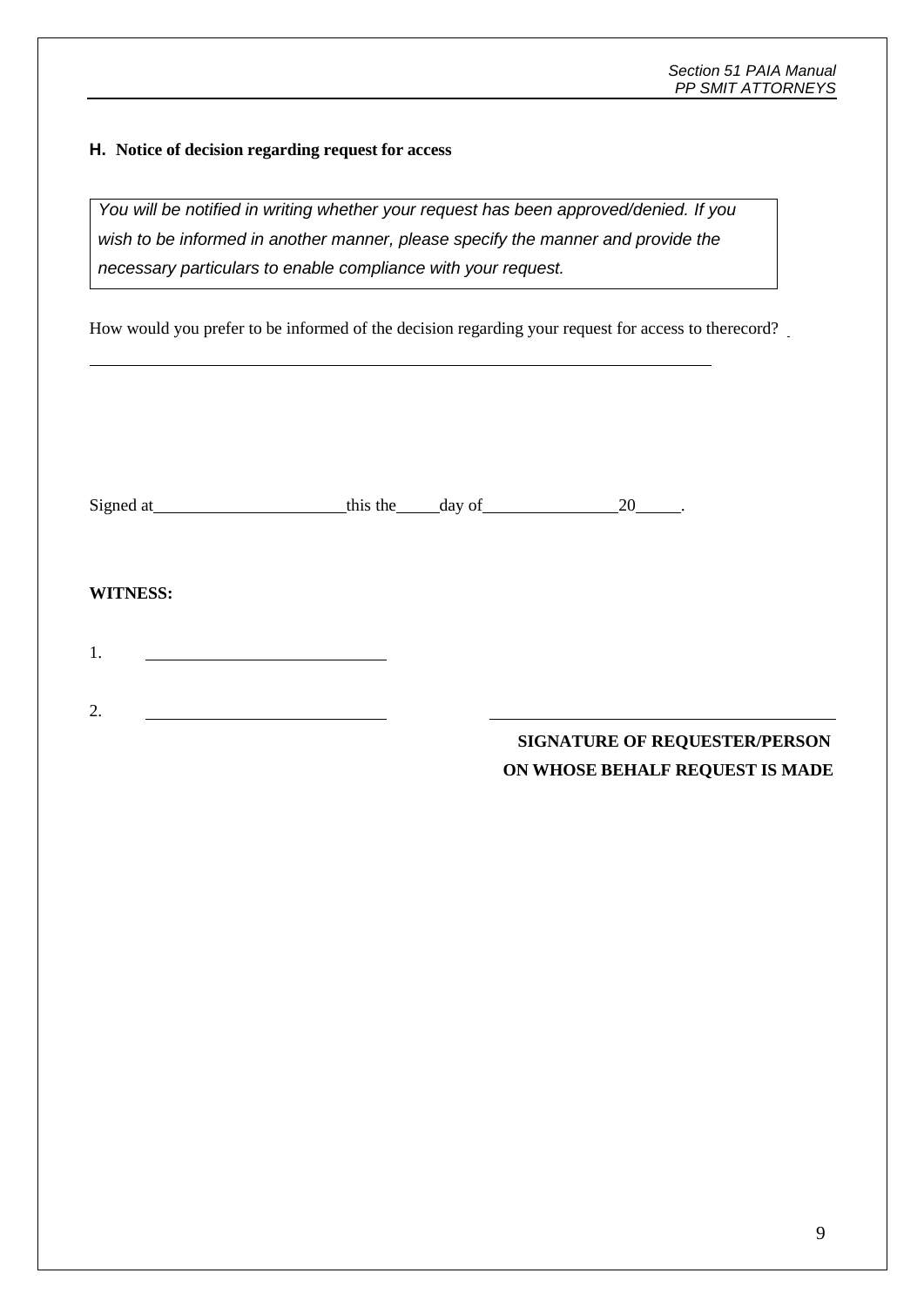## **ANNEXURE "1"**

### **CHARGE SHEET FOR ACCESS TO INFORMATION ACT 2 OF 2000 REQUESTS**

| <b>REQUESTER'S DETAILS</b> | <b>PREPARED BY:</b> |
|----------------------------|---------------------|
| Name:                      | Name:               |
| <b>Address:</b>            | Date:               |
|                            |                     |
|                            | <b>Signature</b>    |
| <b>Ref No:</b>             | <b>Approved</b>     |

| <b>ACCESS FESS FOR REPRODUCTION</b> |                                                                  |                   |  |  |
|-------------------------------------|------------------------------------------------------------------|-------------------|--|--|
| 1.                                  | For every photocopy of an A4-size page or part thereof           | R1.10             |  |  |
| 2.                                  | For every photocopy of an A4-size page or part thereof held on   | R0.75             |  |  |
|                                     | a computer or in electronic or machine readable form             |                   |  |  |
| 3.                                  | For a copy in a computer-readable form on stiffy disc            | R7.50             |  |  |
| $\overline{4}$ .                    | For a copy in a computer-readable form on compact disc           | R70.00            |  |  |
| 5.                                  | For a transcription of visual images for an A4-size page or part | R40.00            |  |  |
|                                     | thereof                                                          |                   |  |  |
| 6.                                  | For a copy of visual images                                      | R60.00            |  |  |
| 7.                                  | For a transcription of an audio record for an A4-size page or    | R20.00            |  |  |
|                                     | part thereof                                                     |                   |  |  |
| 8.                                  | For a copy of an audio record                                    | R30.00            |  |  |
|                                     |                                                                  |                   |  |  |
| <b>ACCESS FEE FOR TIME SPENT</b>    |                                                                  |                   |  |  |
| 1.                                  | The time reasonably spent required to search for the record      | R30.00/hr or part |  |  |
|                                     | for disclosure and preparation                                   | thereof           |  |  |
|                                     |                                                                  |                   |  |  |
| <b>REQUEST FEE</b>                  |                                                                  |                   |  |  |
| 1.                                  | For a request for access to a record by a person other than a    | R50.00            |  |  |
|                                     | personal requester                                               |                   |  |  |
|                                     |                                                                  |                   |  |  |
| <b>DEPOSIT</b>                      |                                                                  |                   |  |  |